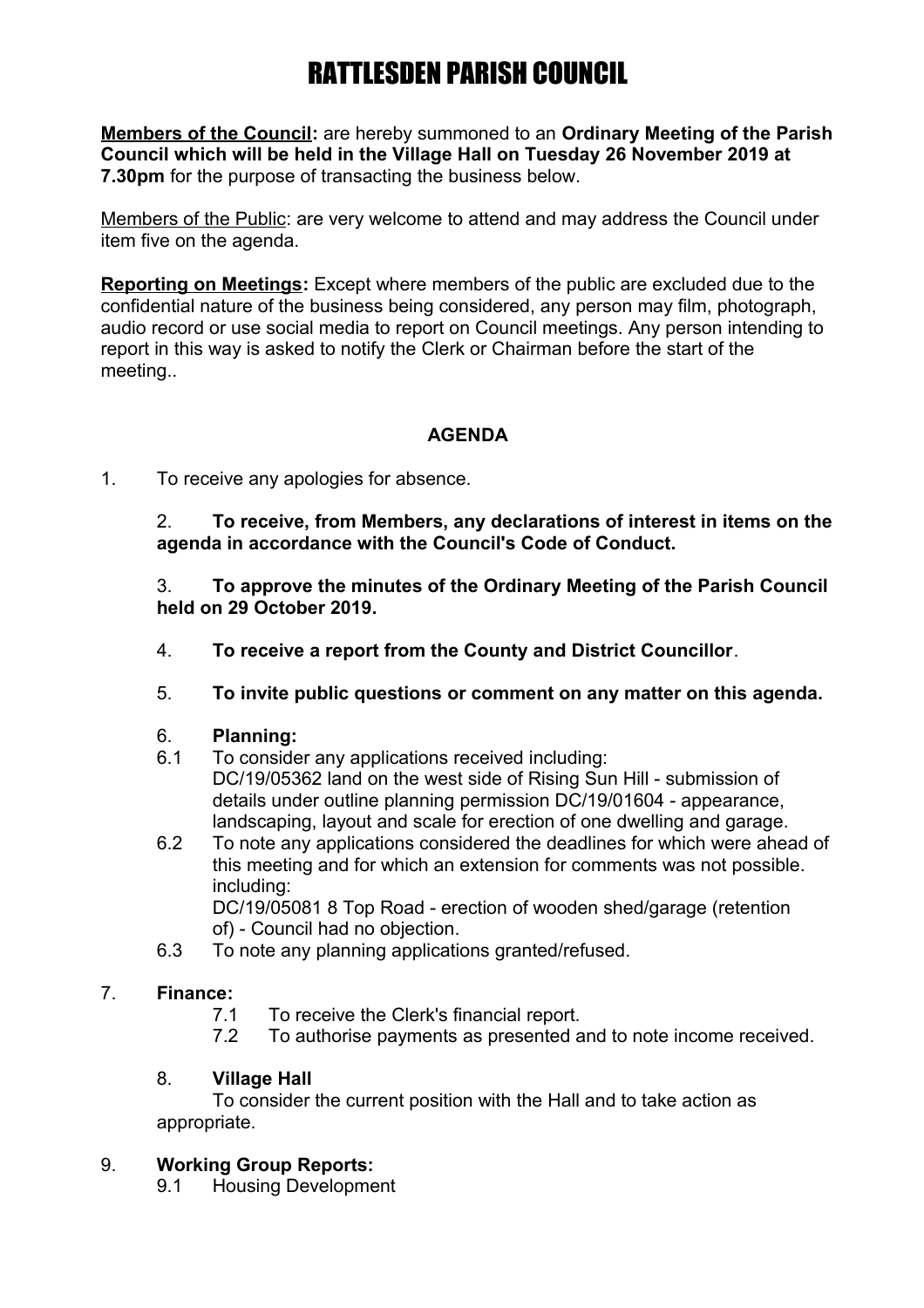- 9.2 Finance and Development
- 10. **Council Governance:**
- 10.1 To consider any new legislation, codes or regulatory issues and to take action as appropriate.
- 10.2 To determine if any Council decisions or actions impact upon its risk register, policies and/or internal controls.

#### 11. **Correspondence:**

To consider the list of correspondence received and to take action as appropriate.

#### 12. **Matters to be brought to the attention of the Council either for information or for inclusion on the agenda of a future Ordinary Meeting.**

#### 13. **Next Meeting:**

To note that the next Ordinary Meeting of the Parish Council is scheduled for Tuesday 28 January in the Village Hall beginning at 7.30pm.

Meas

Parish Clerk: Doug Reed, Proper Officer of the Council Address: Second Thoughts, Church Road, Elmswell IP30 9DY Tel: 07843850018

E-mail: [rattlesdenpc@live.co.uk](mailto:rattlesdenpc@live.co.uk)

Published: 19 November 2019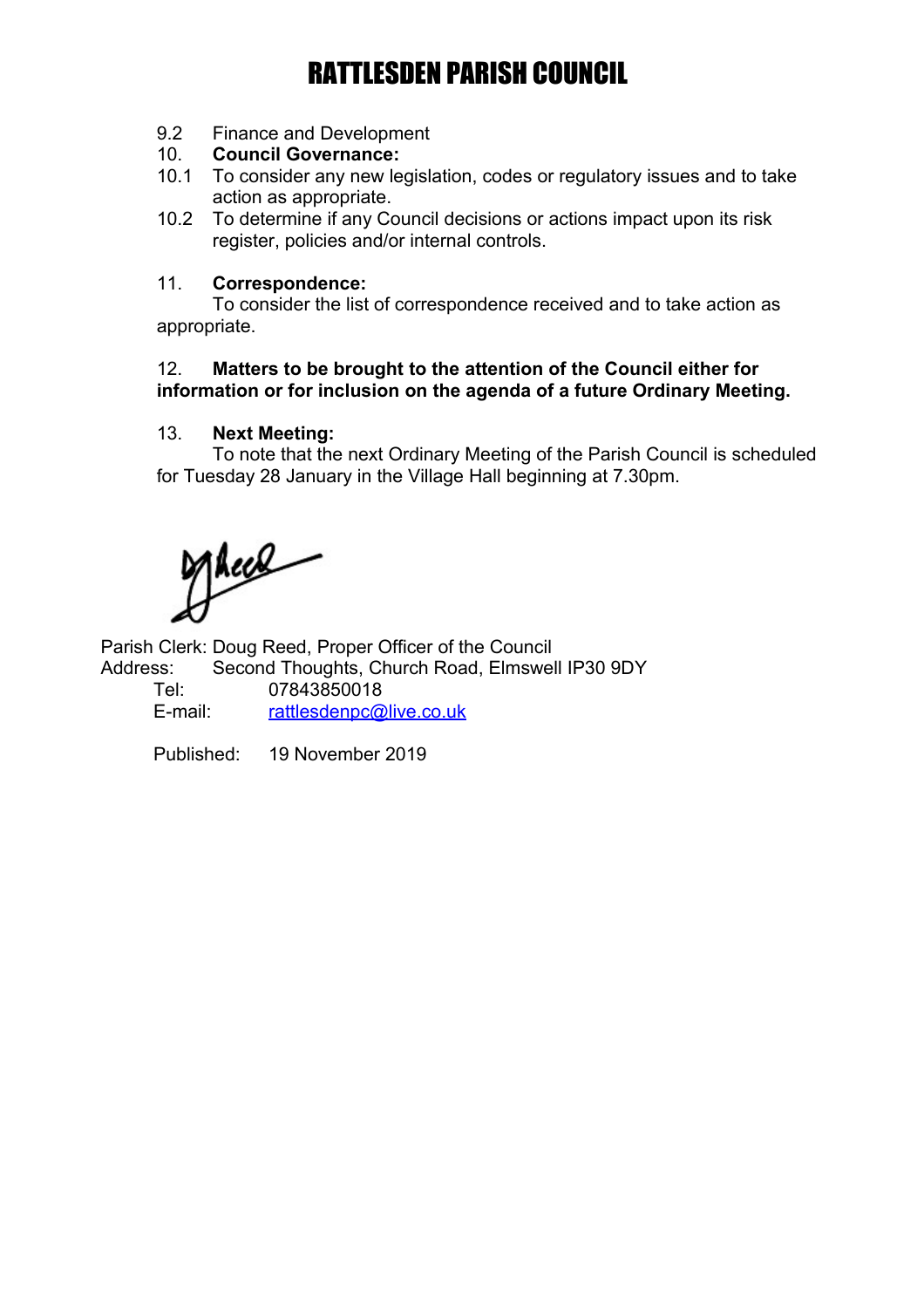## **Report to the Ordinary Meeting of 26 November 2019**

## **Agenda Item 7.2: Payments and Income**

### **Councillors are recommended to authorise the following payments:**

| To:                                                          | <b>Reason</b>                                                                                  | Pay<br>men               | <b>VAT</b><br>(Es) | <b>Tota</b>              |
|--------------------------------------------------------------|------------------------------------------------------------------------------------------------|--------------------------|--------------------|--------------------------|
|                                                              |                                                                                                | t<br>(Es)                |                    | (Es)                     |
| Litter-Picker                                                | Salary: November 2019<br>(19.33 hours @ £8.21)                                                 | 158.<br>70               | N/A                | 158.<br>70               |
| <b>Parish Clerk</b>                                          | Salary: November 2019<br>(35 hours @ £13.15)<br>Gross: £460.25 - Net<br>£368.05 [PAYE: £92.20] | 368.<br>05               | N/A                | 368.<br>05               |
| <b>HMRC</b>                                                  | PAYE (as above)                                                                                | 92.0<br>0                | N/A                | 92.0<br>$\mathbf 0$      |
| Litter-Picker                                                | Salary: December 2019<br>(19.33 hours @ £8.21)                                                 | 158.<br>70               | N/A                | 158.<br>70               |
| <b>Parish Clerk</b>                                          | Salary: December 2019<br>(35 hours @ £13.15)<br>Gross: £460.25 - Net<br>£368.25 [PAYE: £92.00] | 368.<br>25               | N/A                | 368.<br>25               |
| <b>HMRC</b>                                                  | PAYE (as above)                                                                                | 92.0<br>0                | N/A                | 92.0<br>0                |
| The Felsham<br>Gardeners                                     | Single grass-cut at<br>Rattlesden Cemetery @<br>£200.00                                        | 200.<br>00               | 0.00               | 200.<br>00               |
| Mr Roger<br>Heard                                            | 447th Bomb Group<br>Memorial: grass-cutting<br>(September)                                     | 62.0<br>$\mathbf 0$      | 0.00               | 62.0<br>$\mathbf 0$      |
| Anglian Water<br><b>Business Ltd</b><br>(National)           | Cemetery water                                                                                 | 10.3<br>9                | 0.00               | 10.3<br>9                |
| Rattlesden<br><b>Village Hall</b><br>Management<br>Committee | Hire of the Village Hall<br>(30.07.19 @ £8.00 and<br>17.09.19 and 29.10 @<br>£8.50)            | 25.0<br>0                | 0.00               | 25.0<br>0                |
| Parish Clerk*                                                | Reimbursement of cost of<br>gift for the internal auditor                                      | 40.0<br>$\boldsymbol{0}$ | 0.00               | 40.0<br>$\boldsymbol{0}$ |
|                                                              | <b>TOTAL</b>                                                                                   | £1,5<br>75.0<br>9        | £0.0<br>0          | £1,5<br>75.0<br>9        |

Notes:

\*To be paid for by the Chairman's allowance.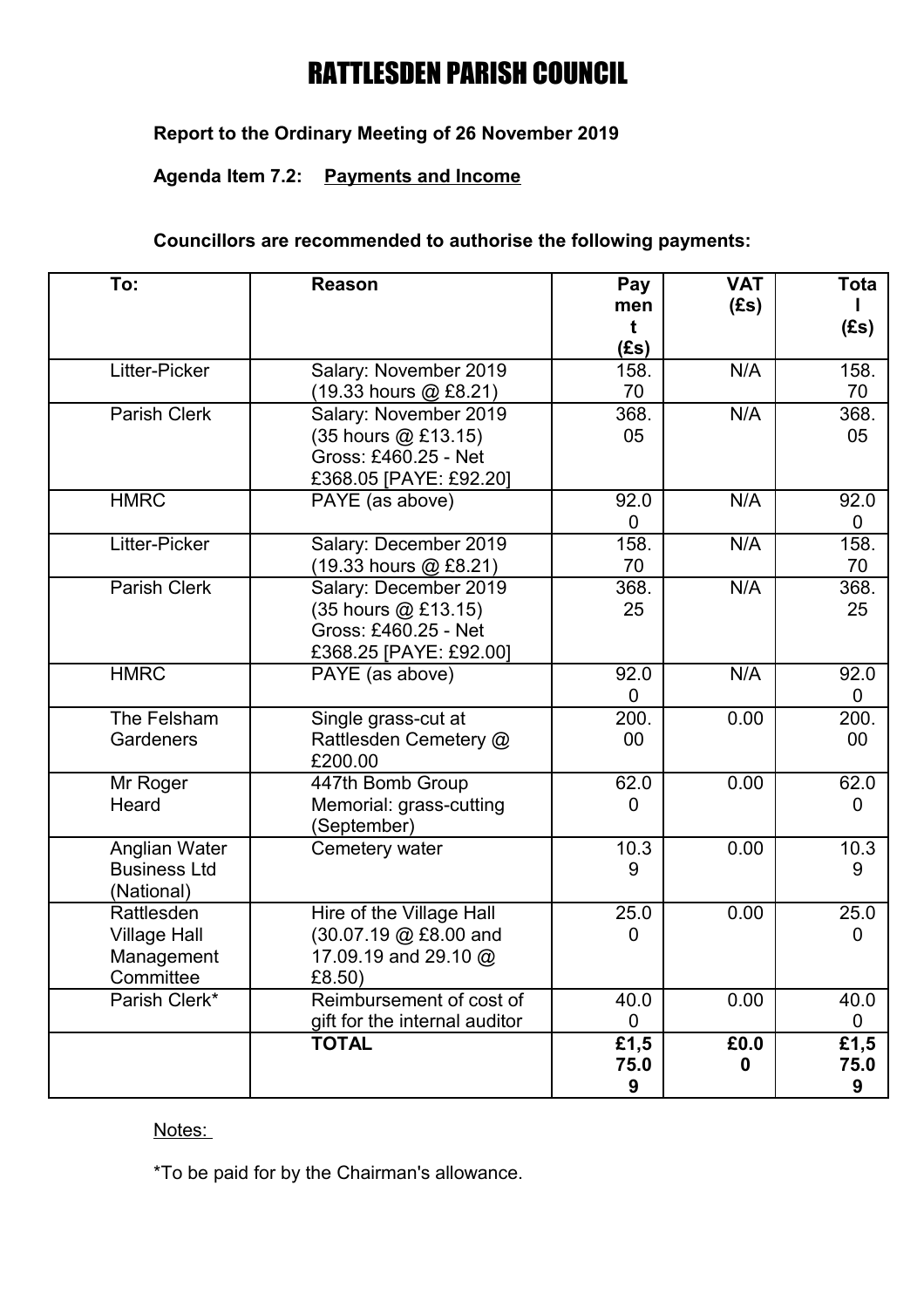**Councillors are asked to note the following income received:**

| From:                                  | <b>Reason</b>                           | Tota<br>(£s) |
|----------------------------------------|-----------------------------------------|--------------|
| TSB                                    | Business account interest (November)    | 11.5<br>4    |
| <b>Allotment Association</b>           | <b>Annual rent 2019-2020</b>            | 68.0<br>4    |
| <b>Mid Suffolk District</b><br>Council | <b>Cleansing Grant (July-September)</b> | 213.<br>46   |
| Non-resident                           | Cemetery plot reservation fee           | 375.<br>00   |
| Non-resident                           | Cemetery interment fee                  | 250.<br>00   |
|                                        | <b>TOTAL</b>                            | £918<br>.04  |